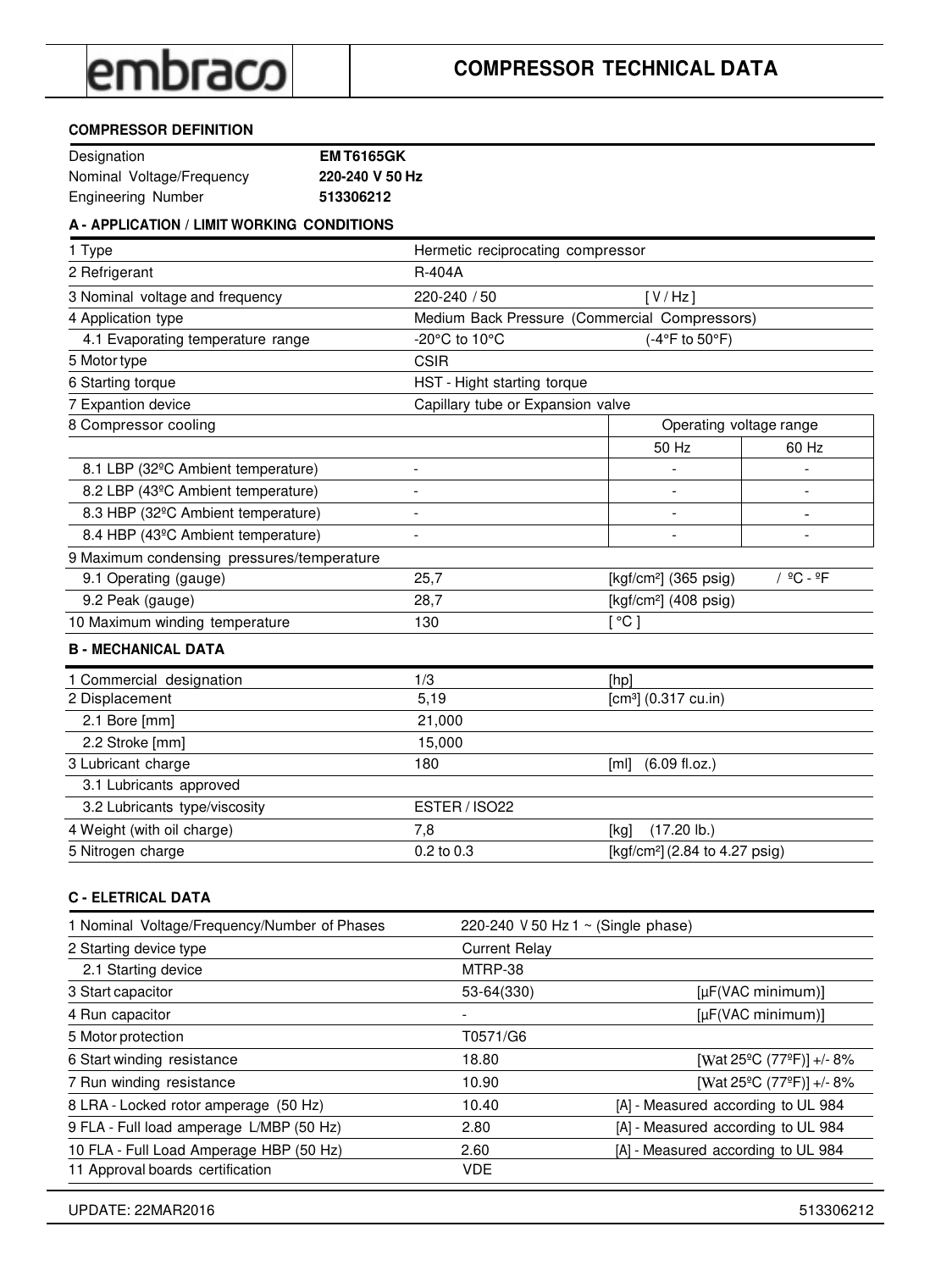## **D - PERFORMANCE - CHECK POINT DATA**

| TEST CONDITIONS:<br>@220V50Hz |                  |     | ASHRAEHBP46<br>Fan | Evaporating temperature<br>(Condensing temperature |                  |                 | 7,2°C (44,96°F)<br>54,4°C (129,92°F)) |       |
|-------------------------------|------------------|-----|--------------------|----------------------------------------------------|------------------|-----------------|---------------------------------------|-------|
|                               | Cooling capacity |     | Power              | Current<br>consumption consumption                 | Gas flow<br>rate | EFFICIENCY RATE |                                       |       |
| $+/- 5\%$                     |                  |     | $+/- 5%$           | $+/- 5%$                                           | $+/- 5%$         |                 | $+/- 7\%$                             |       |
| [Btu/h]                       | [kcal/h]         | [W] | [W]                | [A]                                                | [kg/h]           | [Btu/Wh]        | [kcal/Wh]                             | [W/W] |
| 2994                          | 754              | 877 | 394                | 2.18                                               | 24,65            | 7,60            | 1,92                                  | 2,23  |

### **E - PERFORMANCE - CURVES**

| <b>TEST CONDITIONS:</b><br>@220V50Hz |         |                  | <b>ASHRAE46</b><br>(Condensing temperature 35°C (+95°F))<br>Fan |      |                      |                        |                  |          |                        |       |
|--------------------------------------|---------|------------------|-----------------------------------------------------------------|------|----------------------|------------------------|------------------|----------|------------------------|-------|
| Evaporating<br>temperature           |         | Cooling capacity |                                                                 |      | Power<br>consumption | Current<br>consumption | Gas flow<br>rate |          | <b>EFFICIENCY RATE</b> |       |
|                                      |         |                  | $+/- 5%$                                                        |      | $+/- 5%$             | $+/- 5%$               | $+/- 5%$         |          | $+/- 7\%$              |       |
| °C                                   | (°F)    | [Btu/h]          | [kcal/h]                                                        | [W]  | [W]                  | [A]                    | [kg/h]           | [Btu/Wh] | [kcal/Wh]              | [W/W] |
| -20                                  | (- 4)   | 1445             | 364                                                             | 423  | 218                  | 1.59                   | 9.17             | 6,63     | 1.67                   | 1,94  |
| $-15$                                | $(+ 5)$ | 1782             | 449                                                             | 522  | 235                  | 1,64                   | 11.37            | 7,58     | 1.91                   | 2,22  |
| -10                                  | $(+14)$ | 2179             | 549                                                             | 639  | 253                  | 1,69                   | 14.00            | 8,61     | 2,17                   | 2,52  |
| -5                                   | (+23)   | 2637             | 665                                                             | 773  | 270                  | 1,75                   | 17.06            | 9,77     | 2,46                   | 2,86  |
| 0                                    | (+32)   | 3158             | 796                                                             | 926  | 288                  | 1.80                   | 20,61            | 10,97    | 2,77                   | 3,21  |
| +5                                   | (+41)   | 3746             | 945                                                             | 1098 | 307                  | 1,87                   | 24,7             | 12,20    | 3,08                   | 3,58  |
| $+10$                                | (+50)   | 4401             | 1110                                                            | 1290 | 326                  | 1,94                   | 29,37            | 13,50    | 3,40                   | 3,96  |

|                            |         | <b>ASHRAE46</b>  |          |      | (Condensing temperature 45°C (+113°F)) |                        |                  |                        |           |       |  |
|----------------------------|---------|------------------|----------|------|----------------------------------------|------------------------|------------------|------------------------|-----------|-------|--|
| @220V50Hz                  |         |                  | Fan      |      |                                        |                        |                  |                        |           |       |  |
| Evaporating<br>temperature |         | Cooling capacity |          |      | Power<br>consumption                   | Current<br>consumption | Gas flow<br>rate | <b>EFFICIENCY RATE</b> |           |       |  |
|                            |         |                  | $+/- 5%$ |      | $+/- 5%$                               | $+/- 5%$               | $+/- 5%$         |                        | $+/- 7\%$ |       |  |
| °C                         | (°F)    | [Btu/h]          | [kcal/h] | [W]  | [W]                                    | [A]                    | [kg/h]           | [Btu/Wh]               | [kcal/Wh] | [W/W] |  |
| -20                        | (- 4)   | 1210             | 305      | 355  | 233                                    | 1,63                   | 8,48             | 5,19                   | 1,31      | 1,52  |  |
| -15                        | $(+ 5)$ | 1510             | 381      | 443  | 254                                    | 1,70                   | 10.64            | 5,95                   | 1,50      | 1,74  |  |
| -10                        | $(+14)$ | 1862             | 470      | 546  | 275                                    | 1,76                   | 13,21            | 6,77                   | 1,71      | 1,98  |  |
| -5                         | (+23)   | 2267             | 572      | 664  | 297                                    | 1,84                   | 16,22            | 7,63                   | 1,92      | 2,24  |  |
| 0                          | (+32)   | 2729             | 688      | 800  | 319                                    | 1,91                   | 19,72            | 8,56                   | 2,16      | 2,51  |  |
| $+5$                       | (+41)   | 3254             | 821      | 954  | 342                                    | 1.99                   | 23.78            | 9.52                   | 2.40      | 2,79  |  |
| +10                        | $(+50)$ | 3838             | 968      | 1125 | 365                                    | 2,07                   | 28,42            | 10,52                  | 2,65      | 3,08  |  |

| TEST CONDITIONS:           |         | <b>ASHRAE46</b> |                  |     | (Condensing temperature 55°C (+131°F)) |                        |                  |          |                        |       |
|----------------------------|---------|-----------------|------------------|-----|----------------------------------------|------------------------|------------------|----------|------------------------|-------|
| @220V50Hz                  |         |                 | Fan              |     |                                        |                        |                  |          |                        |       |
| Evaporating<br>temperature |         |                 | Cooling capacity |     | Power<br>consumption                   | Current<br>consumption | Gas flow<br>rate |          | <b>EFFICIENCY RATE</b> |       |
|                            |         |                 | $+/- 5%$         |     | $+/- 5%$                               | $+/- 5%$               | $+/- 5%$         |          | $+/- 7\%$              |       |
| °C                         | (°F)    | [Btu/h]         | [kcal/h]         | [W] | [W]                                    | [A]                    | [kg/h]           | [Btu/Wh] | [kcal/Wh]              | [W/W] |
| -20                        | (- 4)   | 980             | 247              | 287 | 244                                    | 1,66                   | 7,71             | 4,02     | 1.01                   | 1,18  |
| -15                        | $(+ 5)$ | 1234            | 311              | 362 | 272                                    | 1.74                   | 9,77             | 4,54     | 1,14                   | 1,33  |
| -10                        | $(+14)$ | 1533            | 387              | 449 | 299                                    | 1,82                   | 12.23            | 5.13     | 1.29                   | 1.50  |
| -5                         | (+23)   | 1877            | 473              | 550 | 326                                    | 1.93                   | 15.12            | 5,76     | 1.45                   | 1,69  |
| 0                          | (+32)   | 2271            | 573              | 666 | 354                                    | 2,03                   | 18.49            | 6,42     | 1,62                   | 1,88  |
| $+5$                       | (+41)   | 2736            | 690              | 802 | 382                                    | 2,13                   | 22,56            | 7,16     | 1,81                   | 2,10  |
| $+10$                      | (+50)   | 3248            | 819              | 952 | 411                                    | 2,21                   | 27.19            | 7,90     | 1,99                   | 2,32  |